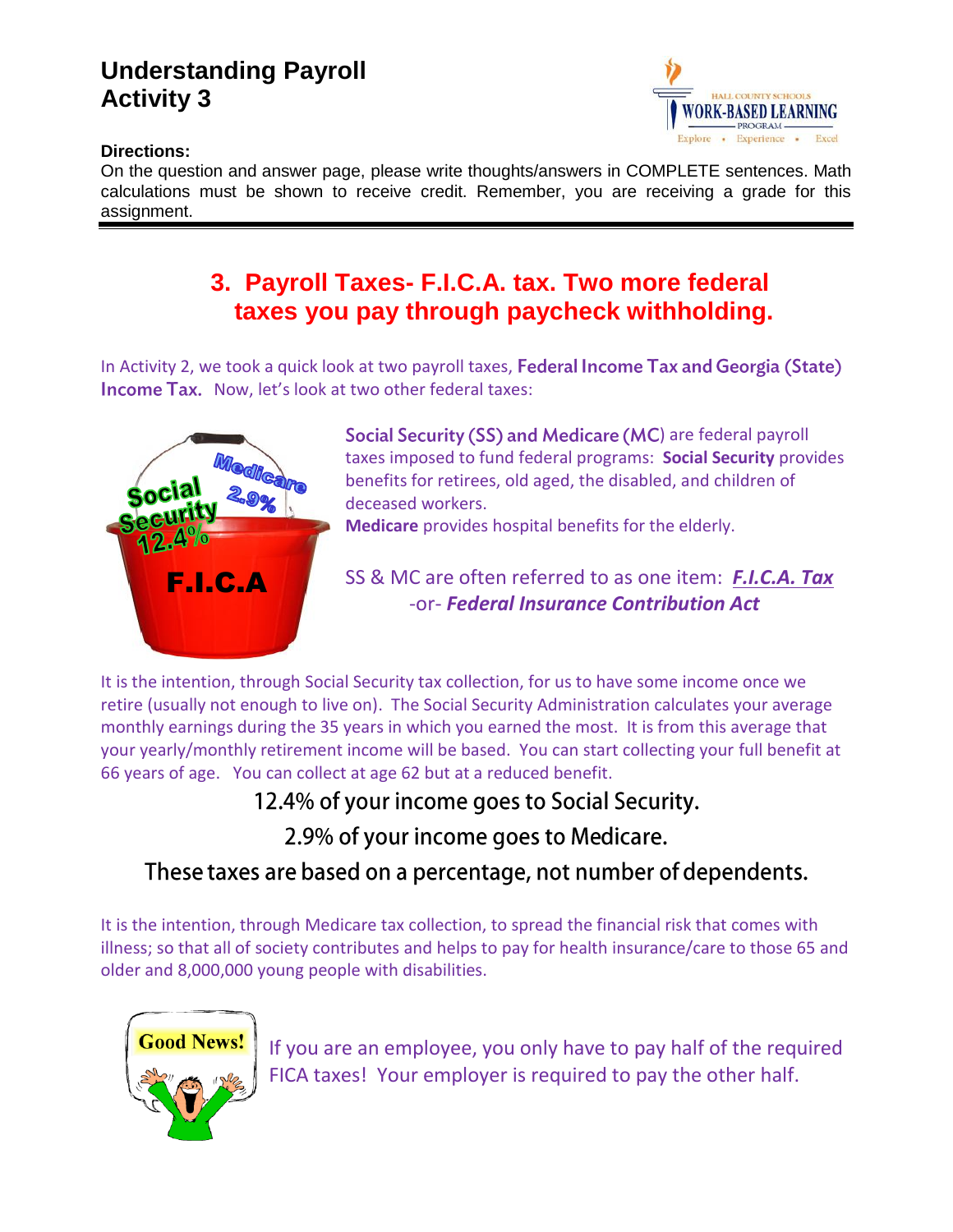*Diagram of the division of payment of F.I.C.A. taxes per paycheck:*



**DO THE MATH:** This week's paycheck will include 20 hours you've worked at \$10 per hour. Your gross pay is \$200.

*Gross pay is how much you earn before any monies are taken out of your pay.* 

Social Security requires 12.4% of your pay amount. \$200.00 x 12.4% = \$24.80 is due in Social Security  *But you pay only half (6.2%) \$200 x 6.2% = \$12.40* 

Medicare requires 2.9% of your pay amount. \$200. X 2.9% = \$5.80 is due in Medicare  *But you pay only half (1.45%) \$200 x 1.45% = \$2.90* 

FICA taxes that come out of your paycheck will total \$15.30 (\$12.40+\$2.90) Your employer will pay the other half!

### **Payroll Activity 3 Instructions:**

On the next page, you will find 10 payroll math calculations and questions to answer. Key your math calculations (to show your work) along with your answers in the right column of the table on the question/answer page. TAKE A PHOTO your answer-page and submit according to your school's WBL Coordinator's instructions.